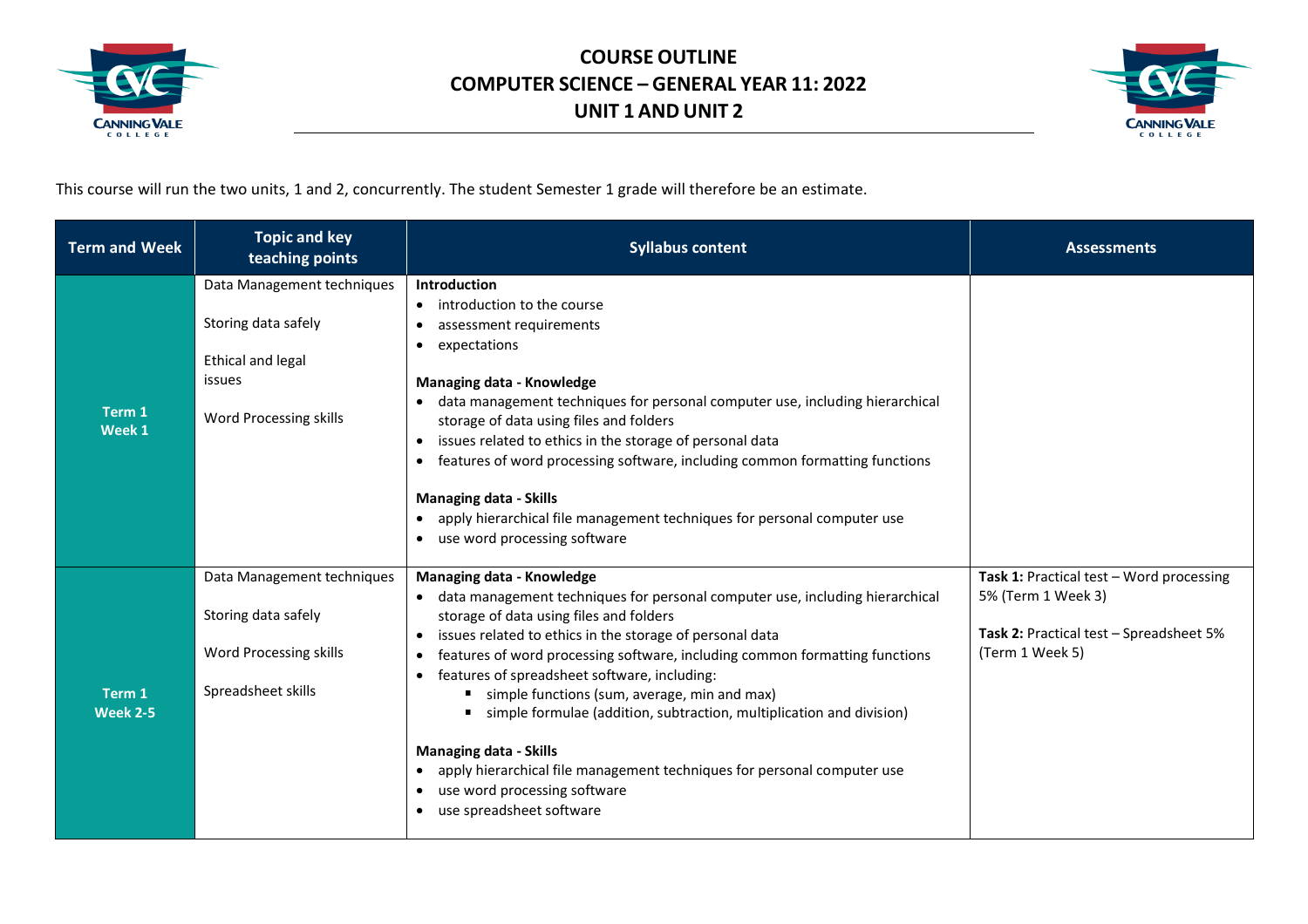



|                  | Data structure,             | Managing data - Knowledge                                                            | Task 3: Project - Create a database 12%      |
|------------------|-----------------------------|--------------------------------------------------------------------------------------|----------------------------------------------|
|                  | types and terms             | • features of database software, including:                                          | (Term 1 Weeks 7-10)                          |
|                  | Data protection             | components of a single table database (field, record, file)<br>data entry forms<br>п | Task 4: Theory test - Managing data 5%       |
|                  | methods                     | simple search techniques<br>п                                                        | (Term 1 Week 8)                              |
| Term 1           |                             | create a simple query<br>п                                                           |                                              |
| <b>Week 6-10</b> | Database design             | simple data types (number, text, Boolean, date, currency)<br>п                       |                                              |
|                  | and documentation           |                                                                                      |                                              |
|                  | Create a database           | <b>Managing data - Skills</b><br>• use database software                             |                                              |
|                  |                             |                                                                                      |                                              |
|                  |                             |                                                                                      |                                              |
|                  | How a computer works        | Systems analysis and development - Knowledge                                         | Task 5: Project - Research and selection     |
|                  |                             | • types of computer systems, including:                                              | of computer system 13%<br>(Term 2 Weeks 2-6) |
|                  | Types of computer systems   | mobile<br>desktop                                                                    |                                              |
|                  | Hardware components for a   | ٠<br>server                                                                          |                                              |
|                  | computer system             | • flow of data through an information system                                         |                                              |
|                  |                             | ٠<br>input                                                                           |                                              |
|                  | Primary and Secondary       | processing                                                                           |                                              |
|                  | storage                     | storage                                                                              |                                              |
|                  |                             | output                                                                               |                                              |
|                  | Fetch-execute cycle         | functions of computer hardware components, including:<br>$\bullet$                   |                                              |
| Term 2           |                             | input<br>٠                                                                           |                                              |
| <b>Week 1-3</b>  | Components of the CPU       | o keyboard                                                                           |                                              |
|                  | Connecting hardware devices | mouse<br>$\circ$                                                                     |                                              |
|                  |                             | microphone<br>$\circ$<br>digital camera/web cam<br>$\circ$                           |                                              |
|                  |                             | o scanner                                                                            |                                              |
|                  |                             | ٠<br>processing                                                                      |                                              |
|                  |                             | o central processing unit (CPU)                                                      |                                              |
|                  |                             | $\circ$ control unit (CU)                                                            |                                              |
|                  |                             | o arithmetic logic unit (ALU)                                                        |                                              |
|                  |                             | o registers                                                                          |                                              |
|                  |                             | primary storage                                                                      |                                              |
|                  |                             | $\circ$ random access memory (RAM)                                                   |                                              |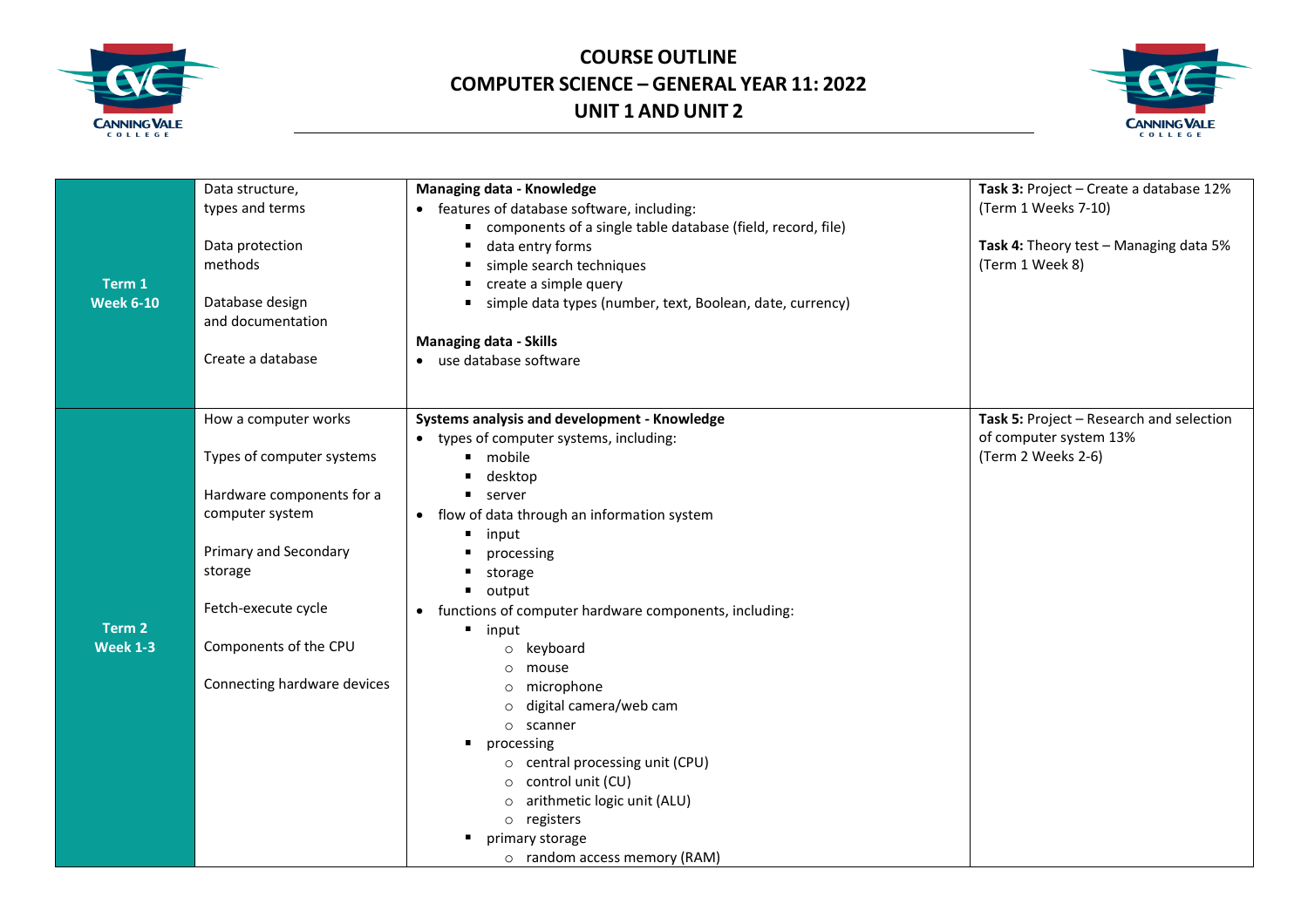



|                 |                              | o read only memory (ROM)                                                                           |                                          |
|-----------------|------------------------------|----------------------------------------------------------------------------------------------------|------------------------------------------|
|                 |                              | ■ secondary storage                                                                                |                                          |
|                 |                              | $\circ$ mechanical drive                                                                           |                                          |
|                 |                              | solid state drive<br>$\circ$                                                                       |                                          |
|                 |                              | $\circ$ online                                                                                     |                                          |
|                 |                              | ٠<br>output                                                                                        |                                          |
|                 |                              | o monitor                                                                                          |                                          |
|                 |                              | printer<br>$\circ$                                                                                 |                                          |
|                 |                              | o speaker/headphones                                                                               |                                          |
|                 |                              | Systems analysis and development - Skills                                                          |                                          |
|                 |                              | connect peripheral devices to a computer system using:<br>$\bullet$                                |                                          |
|                 |                              | ports<br>٠                                                                                         |                                          |
|                 |                              | universal serial bus (USB)<br>٠                                                                    |                                          |
|                 |                              | Firewire                                                                                           |                                          |
|                 |                              | PS <sub>2</sub>                                                                                    |                                          |
|                 |                              | Ethernet                                                                                           |                                          |
|                 |                              | serial<br>٠                                                                                        |                                          |
|                 | <b>Operating Systems</b>     | Systems analysis and development - Knowledge                                                       | Task 5: Project - Research and selection |
|                 |                              | • the role of an operating system                                                                  | of computer system 13%                   |
|                 | Stages of the SDLC           | how user wants influence the choice, use and creation of personal computer<br>$\bullet$            | (Term 2 Weeks 2-6)                       |
|                 |                              |                                                                                                    |                                          |
|                 |                              |                                                                                                    |                                          |
|                 |                              | systems<br>$\bullet$                                                                               |                                          |
|                 | Purpose of SDLC              | types of hardware booting processes                                                                | Task 6: Theory test - Systems analysis   |
|                 | Hardware and                 | cold                                                                                               | and development 5% (Term 2 Week 5)       |
|                 | Software                     | warm<br>$\blacksquare$<br>hot                                                                      |                                          |
| Term 2          |                              | $\bullet$                                                                                          |                                          |
| <b>Week 4-6</b> | Installing software          | types of basic maintenance strategies and computer protection software,                            |                                          |
|                 |                              | including:<br>٠                                                                                    |                                          |
|                 | Boot process                 | defragmentation<br>error check                                                                     |                                          |
|                 |                              |                                                                                                    |                                          |
|                 | Basic maintenance strategies | disk clean                                                                                         |                                          |
|                 |                              | back up<br>anti-malware<br>٠                                                                       |                                          |
|                 |                              | $\bullet$                                                                                          |                                          |
|                 |                              | basic maintenance strategies and techniques to rectify simple computer<br>difficulties, including: |                                          |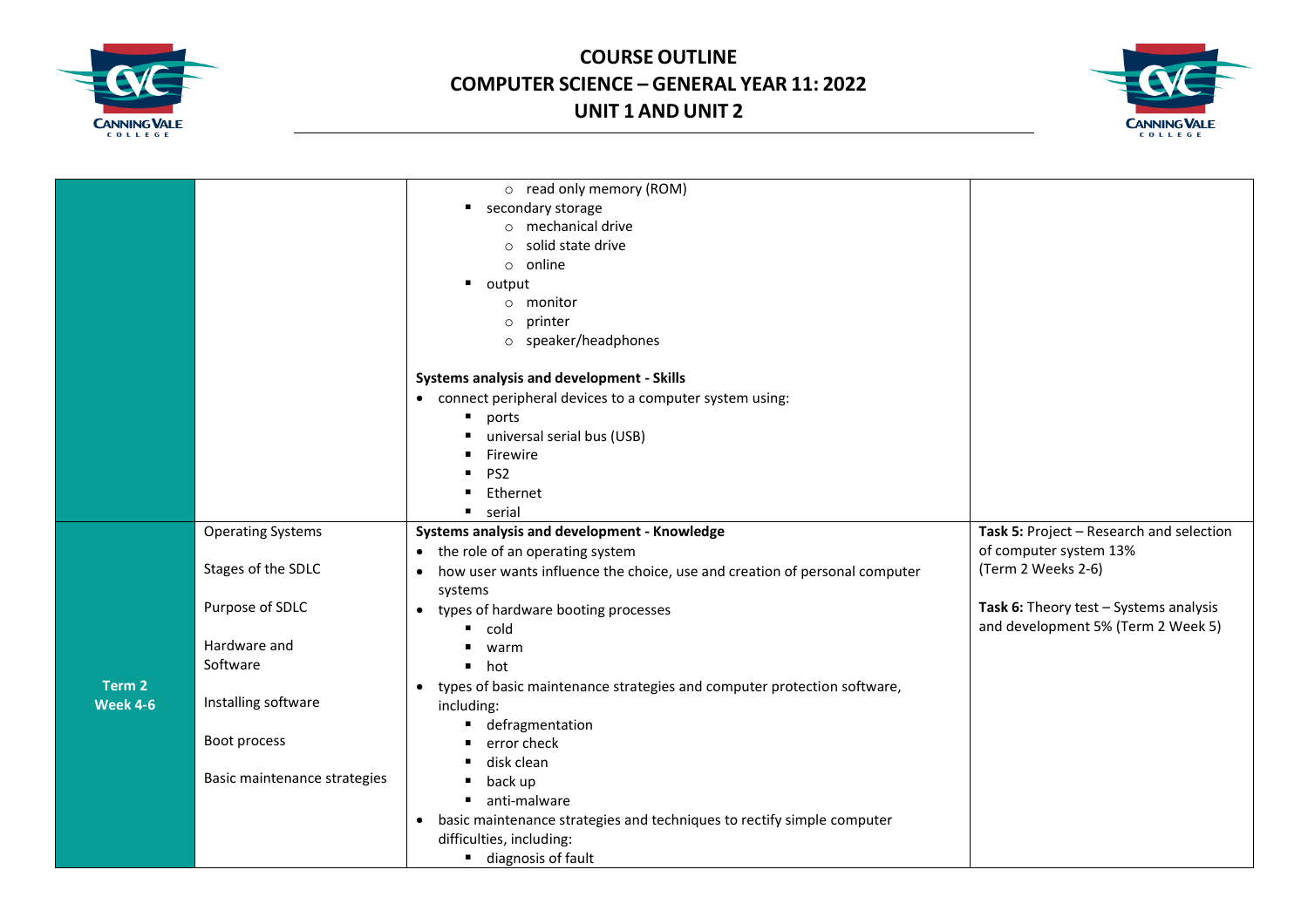



|                   |                               | implementation of a solution<br>п                                                          |                                       |
|-------------------|-------------------------------|--------------------------------------------------------------------------------------------|---------------------------------------|
|                   |                               | description of process<br>٠                                                                |                                       |
|                   |                               | purpose of the systems development life cycle (SDLC)<br>$\bullet$                          |                                       |
|                   |                               | stages of the SDLC<br>$\bullet$                                                            |                                       |
|                   |                               | preliminary analysis                                                                       |                                       |
|                   |                               | analysis                                                                                   |                                       |
|                   |                               | design                                                                                     |                                       |
|                   |                               | development                                                                                |                                       |
|                   |                               | implementation                                                                             |                                       |
|                   |                               | evaluation and maintenance                                                                 |                                       |
|                   |                               | Systems analysis and development - Skills                                                  |                                       |
|                   |                               | install simple software<br>$\bullet$                                                       |                                       |
|                   |                               | apply the following hardware booting processes                                             |                                       |
|                   |                               | cold                                                                                       |                                       |
|                   |                               | warm                                                                                       |                                       |
|                   |                               | hot                                                                                        |                                       |
|                   |                               | apply basic maintenance strategies and computer protection software<br>$\bullet$           |                                       |
|                   |                               | apply basic care and handling of hardware equipment measures to ensure                     |                                       |
|                   |                               | personal safety and appropriate use of components                                          |                                       |
|                   |                               | apply basic maintenance strategies and techniques to rectify simple computer               |                                       |
|                   |                               | difficulties                                                                               |                                       |
|                   | Different types of software   | Developing software - Knowledge                                                            | Task 7: Project - Create a software   |
|                   |                               | • hardware and software systems used in personal computing (applications,                  | application 10%                       |
|                   | Software licensing            | operating systems)                                                                         | (Term 2 Weeks 9-10, Term 3 Weeks 1-2) |
|                   | requirements                  | the roles of hardware, software and the user in a computer system<br>$\bullet$             |                                       |
| Term 2            |                               | interrelationship between users, hardware and software in a personal computer<br>$\bullet$ |                                       |
| <b>Week 7-10</b>  | Copyright and piracy          | system                                                                                     |                                       |
|                   |                               | requirements for software licensing, including:                                            |                                       |
| Term <sub>3</sub> | Purpose and stages of SDC     | single user                                                                                |                                       |
| <b>Week 1-2</b>   |                               | site licence                                                                               |                                       |
|                   | Produce a website/application |                                                                                            |                                       |
|                   |                               | ethical and legal issues associated with software, including:<br>$\bullet$                 |                                       |
|                   | Create software solution      | copyright                                                                                  |                                       |
|                   |                               | piracy                                                                                     |                                       |
|                   |                               | the purpose of the software development cycle (SDC)<br>$\bullet$                           |                                       |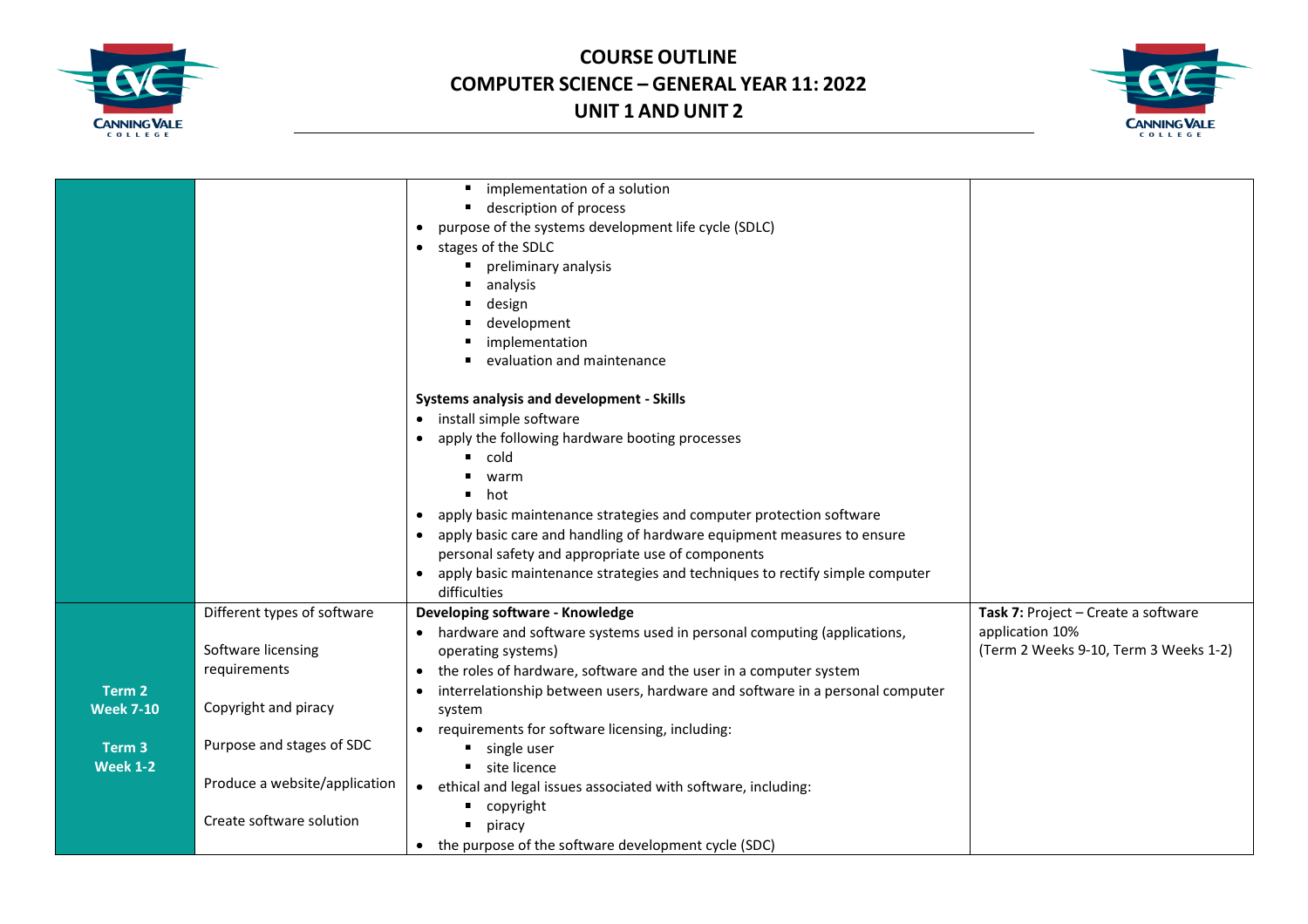



|                  |                    | • stages of the SDC                                                                          |                                       |
|------------------|--------------------|----------------------------------------------------------------------------------------------|---------------------------------------|
|                  |                    | state the problem                                                                            |                                       |
|                  |                    | plan and design                                                                              |                                       |
|                  |                    | develop the solution                                                                         |                                       |
|                  |                    | test the solution                                                                            |                                       |
|                  |                    | evaluate the solution                                                                        |                                       |
|                  |                    | comparison of website construction tools<br>$\bullet$                                        |                                       |
|                  |                    | <b>Developing software - Skills</b>                                                          |                                       |
|                  |                    | modify an existing simple software solution                                                  |                                       |
|                  |                    | develop simple software solutions using the SDC                                              |                                       |
|                  | Programming data   | <b>Programming - Knowledge</b>                                                               | Task 8: Project - Create a computer   |
|                  | Types              | • the components of a computer program                                                       | program 15% (Term 3 Weeks 5-10)       |
|                  |                    | inputs                                                                                       |                                       |
|                  | Variable naming    | processing                                                                                   | Task 9: Theory test - Programming 5%  |
|                  | Conventions        | outputs                                                                                      | (Term 3 Week 7)                       |
|                  |                    | control structures<br>$\bullet$                                                              |                                       |
|                  | Control structures | sequence                                                                                     | Task 10: Practical test - Programming |
|                  |                    | selection                                                                                    | 10% (Term 3 Week 8)                   |
| Term 3           | Types of code      | iteration<br>$\blacksquare$                                                                  |                                       |
| <b>Week 3-10</b> |                    | • the concepts of variables and data types, including:                                       |                                       |
|                  | Programming errors | integer                                                                                      |                                       |
|                  |                    | real                                                                                         |                                       |
|                  | Data validation    | character                                                                                    |                                       |
|                  |                    | $\blacksquare$<br>string                                                                     |                                       |
|                  | Pseudocode and     |                                                                                              |                                       |
|                  | flow charts        | <b>Programming - Skills</b>                                                                  |                                       |
|                  |                    | use variables, data types, control structures and a simple programming language<br>$\bullet$ |                                       |
|                  | Create a digital   | to develop a software solution                                                               |                                       |
|                  | solution           | • use web tools to create linked web pages                                                   |                                       |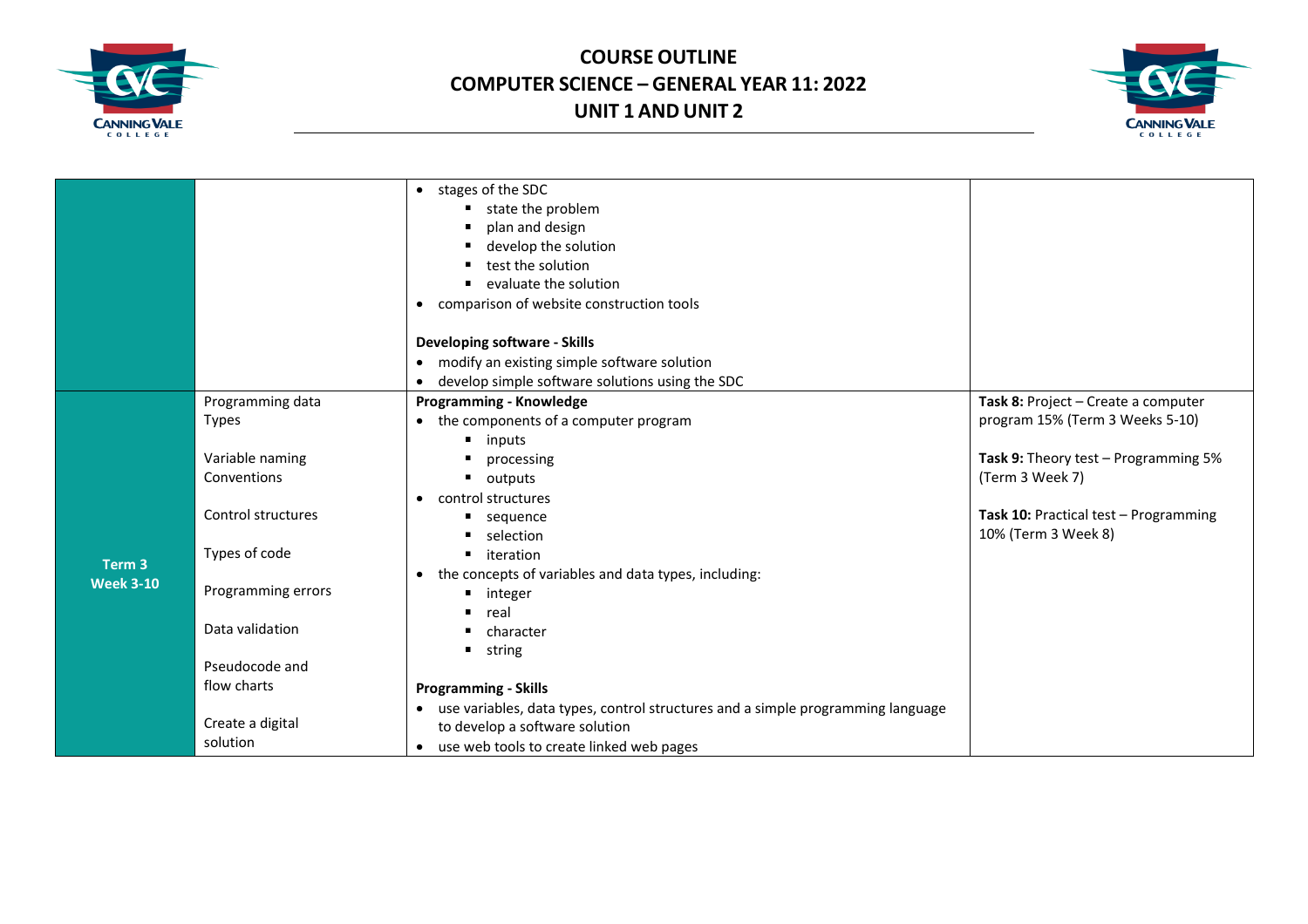



|                   | Types of networks           | Networks and communications - Knowledge                                           | Task 11: Project - Design a computer    |
|-------------------|-----------------------------|-----------------------------------------------------------------------------------|-----------------------------------------|
|                   |                             | • features of a network, including the ability to share:                          | network for a household 10%             |
|                   | Communication               | files                                                                             | (Term 4 Weeks 1-4)                      |
|                   | Terms                       | peripheral devices                                                                |                                         |
|                   |                             | an internet connection                                                            | Task 12: Theory test - Network concepts |
|                   | Transmission media          | storage devices                                                                   | 5% (Term 4 Week 3)                      |
|                   |                             | types of communication software, including:                                       |                                         |
|                   | Hardware                    | browser                                                                           |                                         |
|                   | Components                  | email                                                                             |                                         |
|                   |                             | web authoring                                                                     |                                         |
|                   | Protocols                   | scripting                                                                         |                                         |
|                   |                             | key concepts, terminology and functions of common network components<br>$\bullet$ |                                         |
|                   | Network security            | ■ wired data transmission media                                                   |                                         |
|                   |                             | $\circ$ twisted pair                                                              |                                         |
|                   | Types of malware            | $\circ$ fibre optic                                                               |                                         |
|                   |                             | wireless transmission                                                             |                                         |
| Term <sub>4</sub> | Create network              | data transmission speeds                                                          |                                         |
| <b>Week 1-5</b>   | Diagrams                    | o megabits per second (Mbps)                                                      |                                         |
|                   |                             | o gigabits per second (Gbps)                                                      |                                         |
|                   | Factors affecting network   | hardware components required for a personal area network (PAN) or home            |                                         |
|                   | speed                       | network, including:                                                               |                                         |
|                   |                             | modem                                                                             |                                         |
|                   | Design and create a network | router                                                                            |                                         |
|                   | for a client                | wireless access point                                                             |                                         |
|                   |                             | $\blacksquare$ firewall                                                           |                                         |
|                   |                             | • software requirements for a PAN or home network, including:                     |                                         |
|                   |                             | browser                                                                           |                                         |
|                   |                             | plugin                                                                            |                                         |
|                   |                             | internet connectivity software                                                    |                                         |
|                   |                             | • concept of internet protocols, including:                                       |                                         |
|                   |                             | hypertext transfer protocol (HTTP)                                                |                                         |
|                   |                             | hypertext transfer protocol secure (HTTPS)                                        |                                         |
|                   |                             | file transfer protocol (FTP)                                                      |                                         |
|                   |                             | • the role of an internet service provider in a PAN or home network               |                                         |
|                   |                             | effect of bandwidth availability on network functionality                         |                                         |